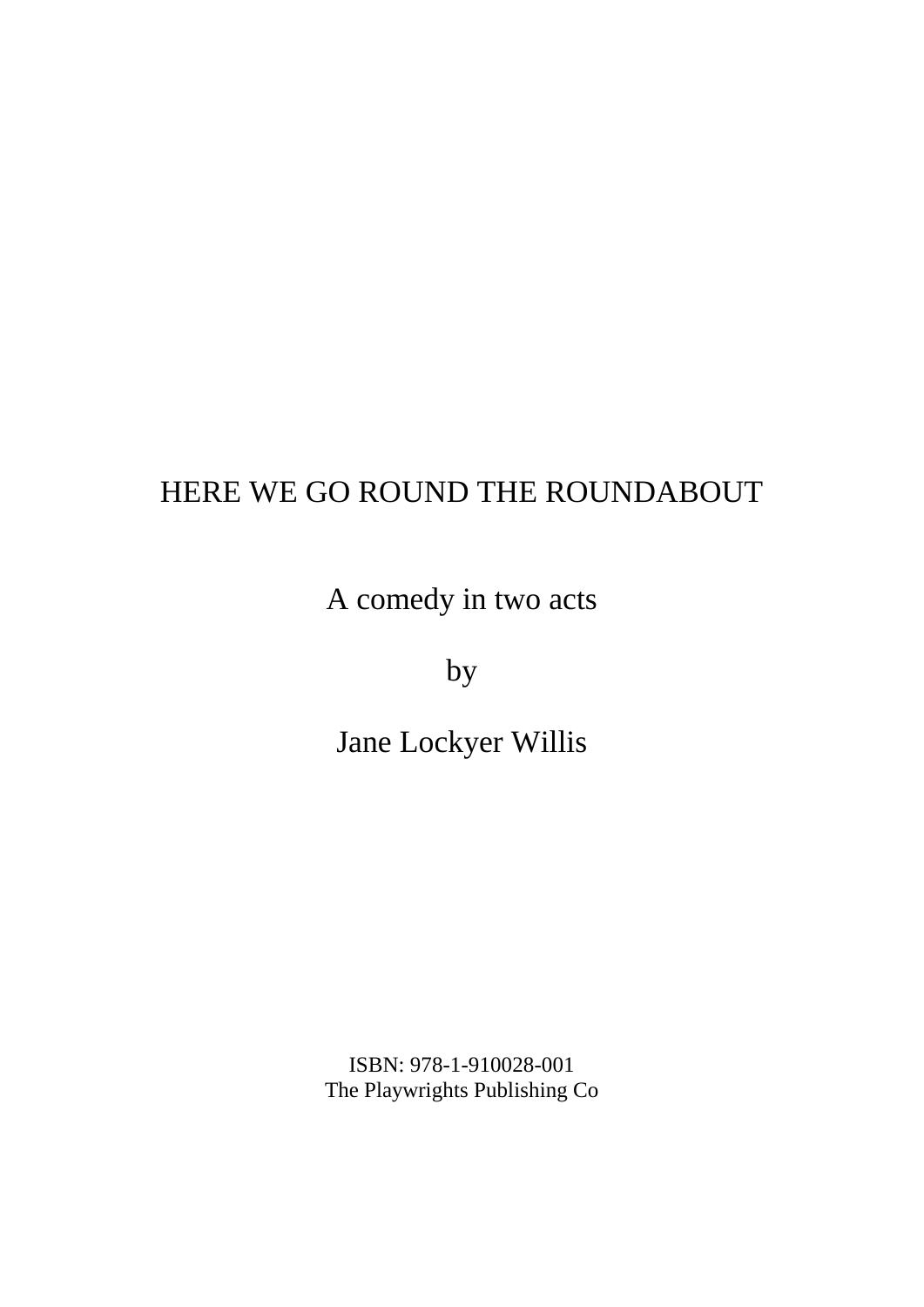Performances or readings of this play may not legally take place before an audience without a licence obtainable on application to:

> The Playwrights Publishing Co., 70 Nottingham Road, Burton Joyce, Nottingham, U.K., [44] (0)1159-313356 playwrightspublishingco@yahoo.com

To avoid possible disappointment, application should be made, preferably in writing, as early as possible, stating: -

- (i) Name and address of applicant
- (ii) Name and address of Society;
- (iii) Name and address of theatre or hall where performance(s) would be held;
- (iv) Times and dates of performances.

A fee will be charged for this licence which must be paid prior to the first performance otherwise the licence is automatically cancelled and the performance becomes illegal.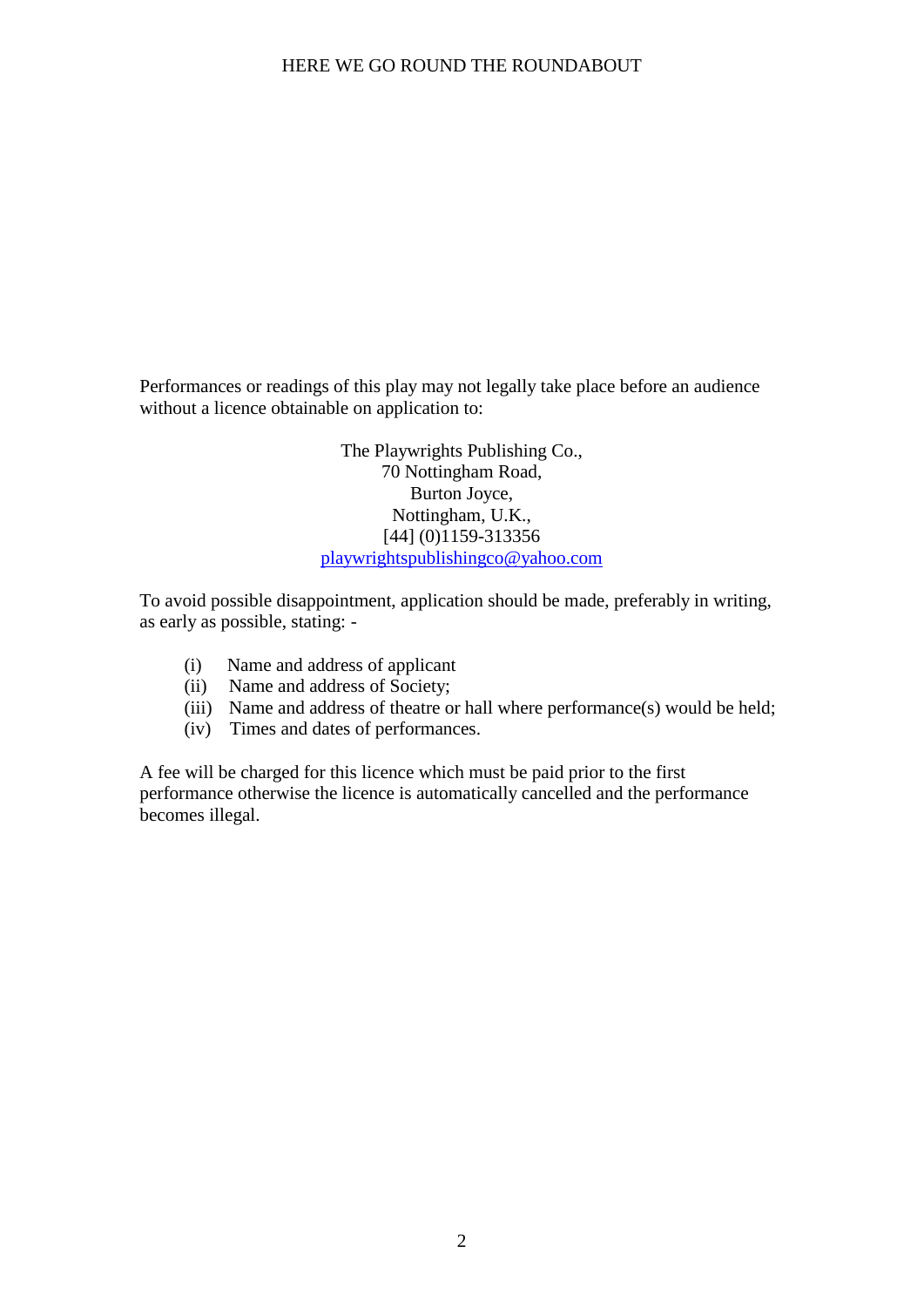# **Characters**

| Police Constable: male/femaleAny adult age |  |
|--------------------------------------------|--|

The scenes of the play take place in Harry's bedsitter and Heather's sitting room in London suburbia.

# ACT 1

Scene 1 – A weekday morning and a couple of hours later. Scene 2 – The following Saturday, teatime.

# ACT 11

The same day - afternoon, evening.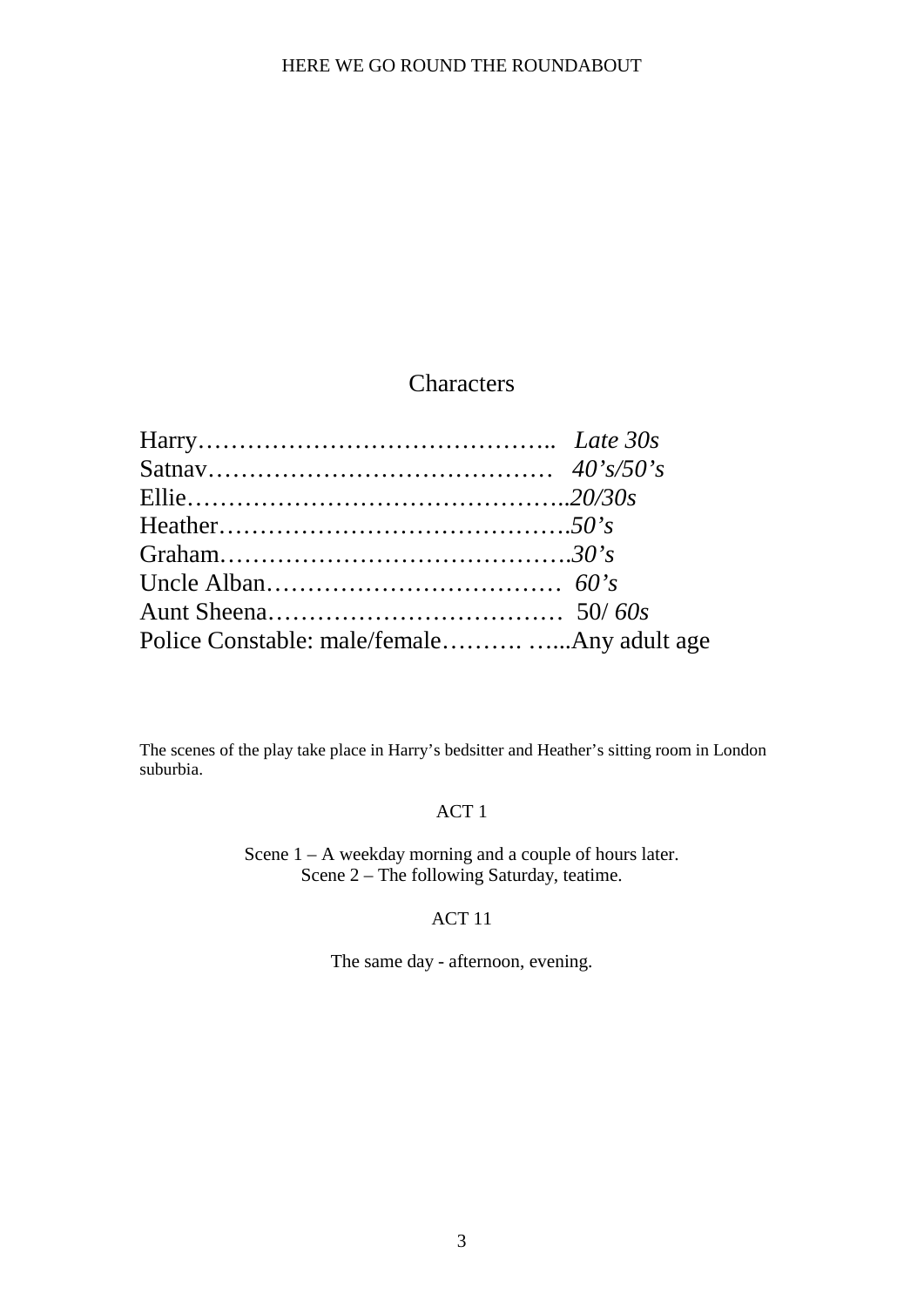#### Time – the present

*Note: It is not necessary for GRAHAM and UNCLE ALBAN to look exactly alike. But certain similarities are necessary e.g. height, build and age and of course, the bald wigs.*

*Note: Satnav is a Tom Tom – a satellite navigator. For this play, a male voice over.*

*Note: \*Taken from Winston Churchill's Speech 1941 on visiting Harrow School.*

# **SYNOPSIS**

Harry, an aspiring out of work young actor, is very behind with the rent for his bed-sitting room.

Desperate for money, he hatches a plot to persuade his stepfather Alban, a retired bank manager, to come to his rescue. Alban arrives only to discover that Harry's attractive landlady is an old flame of his, a woman who still arouses past passions. When they all meet in Heather's sitting room, together with Harry's pregnant girl-friend, hilarious complications ensue. A Sat Nav, which refuses to switch off and insists on giving advice, adds to the fun.

*Comedy – adult group*

*5 males, 3 females (The police constable can be played by a man or woman)*

*2 sets: bedroom/sitting room*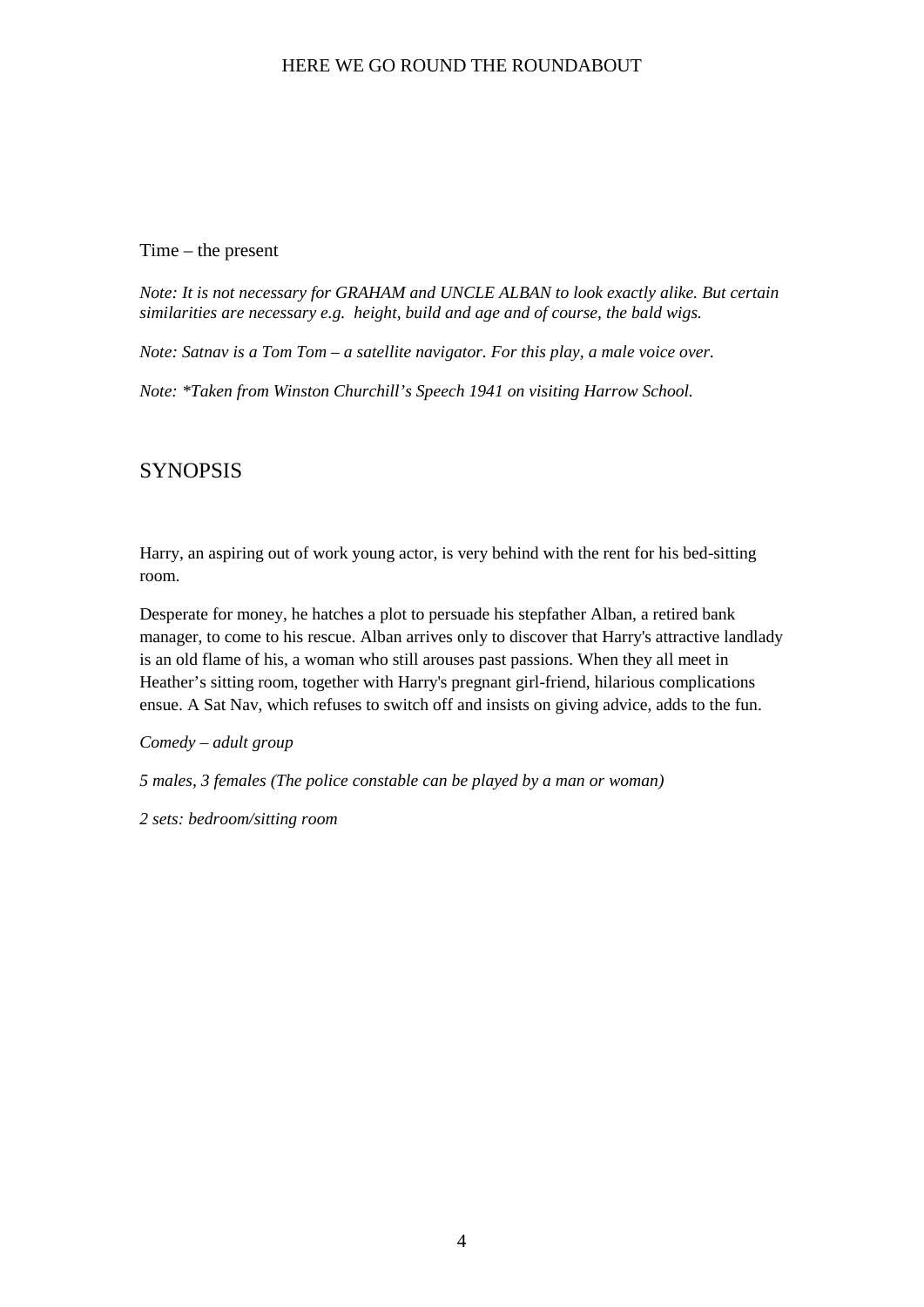SCENE*: It is seven am on a fine spring day: An untidy, slightly shabby bedsitter on the first floor of a large Victorian house situated in the heart of London suburbia. There are two main entrances: Stage right, a door leading from bedsit to landing and centre back, a large French window leading onto a fire escape and the front of the house. Downstage right is door leading to bathroom off. There is a chest of drawers SR. USR is a wardrobe. SL.is a double bed occupied by HARRRY. Beside the bed is a small table with a landline telephone on it, a pad and pencil some small change and a mobile phone. On the other side of bed, is an upright chair on which are scattered some of his clothes. Downstage right is a small table on which sits a kettle, two mugs and a jar of coffee, sugar etc.*

*When the play opens, HARRY is seen in bed, fast asleep. HARRY is a thwarted actor, highly charged, and prone to moments of desperation, which manifest themselves in wild schemes. While his temperament is mercurial, domineering and impulsive, he also has a loveable side, is vague, with an appalling sense of direction: HARRY is a cross between a Rottweiler and a spaniel! The room is silent and the curtains are open, throwing the early morning light across the room. Suddenly out of the silence, we hear a voice coming from the direction of the chest of drawers. It is HARRY'S satellite navigator.*

SAT: Go right on roundabout, take the third exit.

*Pause*

SAT: Go right on roundabout, take the third exit.

### *HARRY stirs.*

SAT: Bear left at the next set of traffic lights.

*HARRY flings back the covers and heads for the chest. He opens the top drawer just as the message is repeated a third or fourth time and fetches out a Satellite Navigator. He fiddles with it trying to locate the switch. Eventually satisfied that he has turned it off, he puts it back in the same drawer before climbing back into bed and settling himself for sleep.*

*Silence*

SAT: Then right round the roundabout and turn left.

*HARRY, furious,, jumps out of bed, rushes over to the chest and grabs the navigator just as:*

SAT*:* Then right round the roundabout and turn left.

HARRY: *(switches it off*) Got you, you bastard! *(Throws SAT on top of chest and returns to bed.*

*Silence*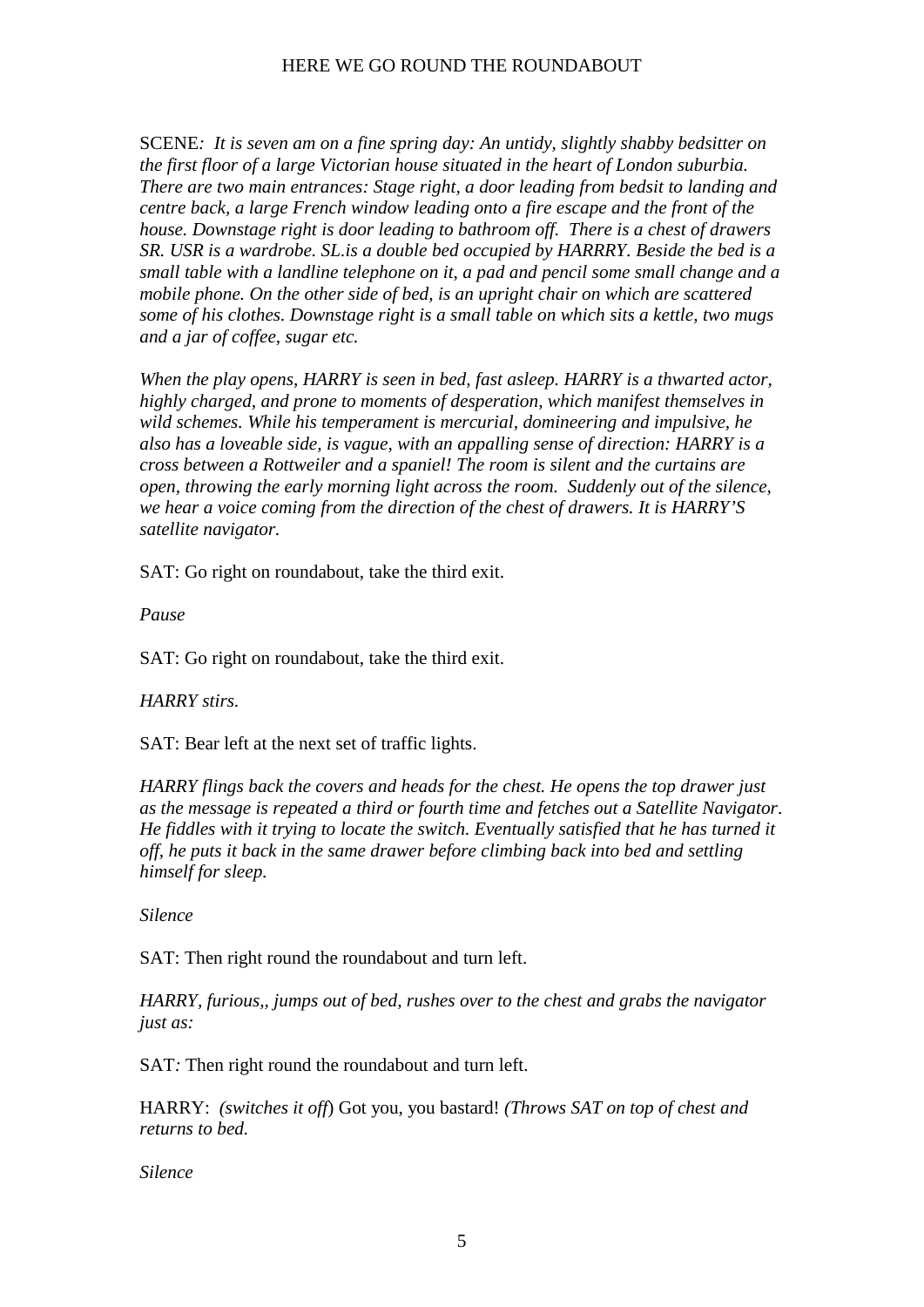*The alarm clock rings. HARRY groans turns over and pulls the covers over his head.*

#### *Silence*

*The telephone rings. He swears, flings back the covers, switches off alarm clock and answers phone on bedside table.*

HARRY: What time d'ya call this!...My early morning call?... Did I? Sorry. Thanks.

*He replaces the phone, climbs out of bed, draws the curtains, grabs a pair of jeans from the bedside chair, and puts them on over his pyjama bottoms whilst making for the bathroom. A few moments later HARRY returns to the bedroom dressed in a lollipop man's uniform: hat and a hi vis jacket. He opens the wardrobe and fetches out a lollipop stick. After collecting some change and his mobile phone from the bedside table, he looks miserably around the room before letting himself out through the window and onto the fire exit.*

*Moments pass. There is the sound of a key in the door and ELLIE enters. She is dressed in jeans and a tea shirt; is young and pretty, possesses a lively, but temperamental personality and has a penchant for using pet names. She and HARRY argue volubly, possess equal amounts of passion and fury, and are, as a consequence, irrevocably attracted to one another. She fetches out her mobile phone and dials.*

ELLIE: Debbie, hi! Anything for me? ….Freckles the Frog?...No, I haven't played Freckles the Frog. Isn't there anything else? A speaking part? A human being even?... Harry? Yes, he's gone.....A lollipop man... Hackney. You know that! You booked him. ..No, I don't know what time he left, I've just arrived at his flat. He probably went by car. Hang on, I'll check.

#### *She goes to chest, opens top drawer and peers inside before returning to phone.*

His sat nav's here, so I guess he's gone by train, or bus. Why? Is he late or something?... Lost? Probably - Harry could get lost climbing out of bed. Anyway, nothing doing then, apart from Freckles the Frog?...Well, what does she have to do?...Hop about the supermarket giving out lollipops? I thought that was part of Harry's job …The lollipop man, you know! *(Laughs)* Okay. I'll say yes then. What time do I report? *(She looks at watch)* Yes, I should be able to make it by then….Have I any waders? *(Cross)* No, I don't have any waders Debbie. I never tried snorkeling. What's the address? Hang on.

### *ELLIE puts down phone and goes in search of paper and pencil. She finds a pad and pencil on bedside table and takes down the address.*

Right. Got that. Thanks. I'll ring in again tomorrow. 'Bye.

*She switches off phone and puts it in her pocket. Tears off sheet from pad, places that in pocket. Now returns pad to side table. She goes to her overnight bag, takes out a nightdress and fondly places it on a pillow next to where HARRY sleeps. ELLIE looks around the room before exiting through via the door, leaving her overnight bag on the floor.*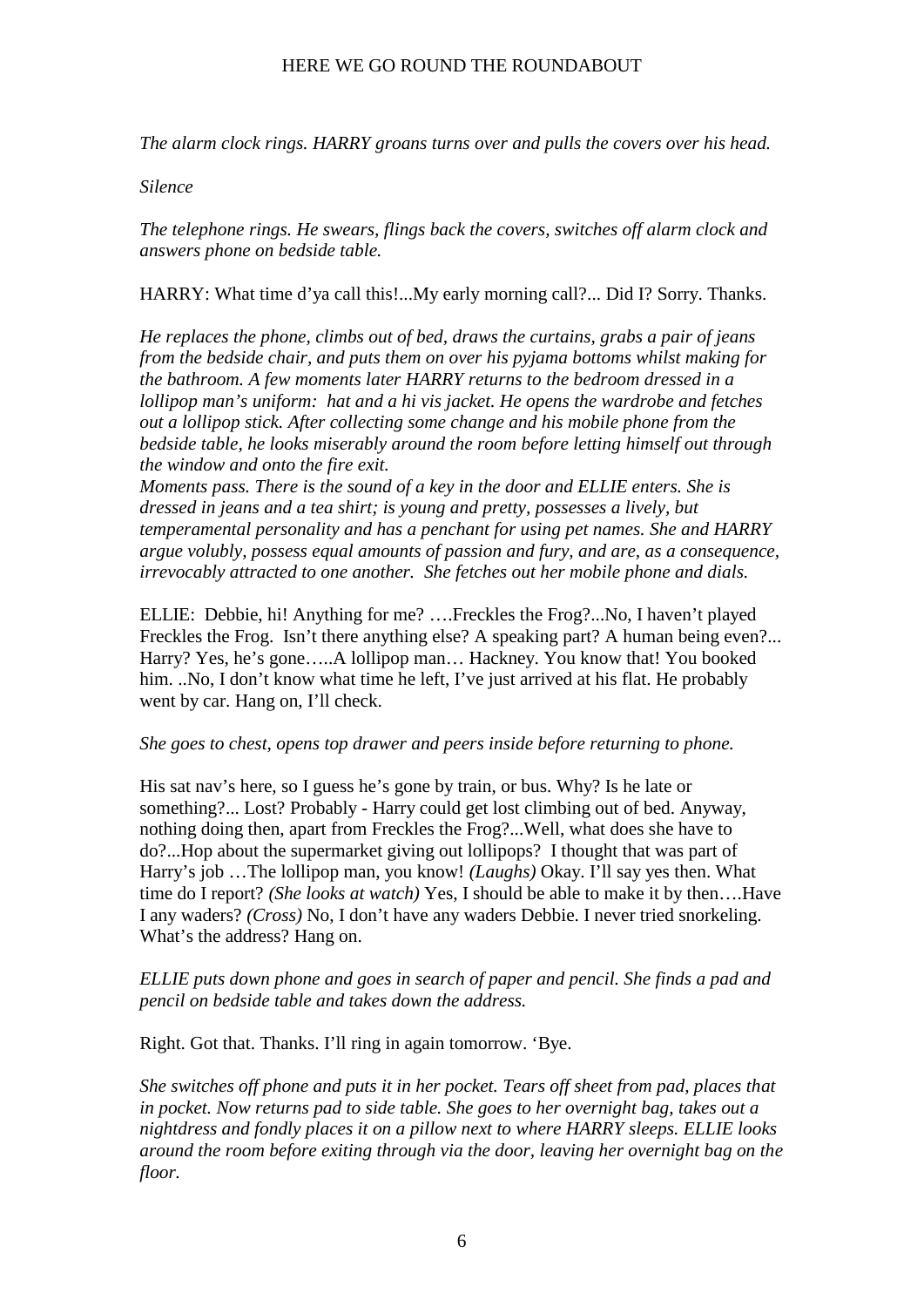# *Lights fade to black.*

*Lights up: A couple of hours later.*

*HARRY enters via the fire escape. He is breathless. He goes to the landline phone and dials.*

At last! Debbie! It's Harry. Look, I'm sorry but I just couldn't find Rose Farm Lane. It doesn't seem to exist. I asked everyone in the area and they said they'd never heard of it. Apparently there's a Rose Farm Lane on the outskirts of Inverness, but not Hackney. Are you sure you got the address right?….Calm down Debbie! I did try ringing you, over and over, but the line was busy, I just couldn't get through…My texts come out garbled…I dropped me mobile down the lavatory pan… Are you sure you got the address right?...Well, I searched and searched but nothing doing, so in the end I had to come home…..Yes, I daresay there *are* twenty children waiting to cross the road….Yes, and a film crew with a catering van….And a lighting man! Yes Debbie, and two hundred lollipops but I COULDN'T FIND IT! …What? Go back? You've got to be joking! Not unless you send a cab for me, I'm not... No?... Then no!

*He slams down phone, takes off his uniform which he flings on the bed, deposits the lollipop stick back in the wardrobe, picks up the kettle and storms into the bathroom. We hear running water as he fills kettle, returns and plugs it into a socket to make tea or coffee.*

SAT: *(from drawer)* Mucked up again, Harry?

HARRY: Oh shut up!

SAT NAV: You should have taken me with you.

HARRY: I forgot. And your batteries need changing.

SAT: Yes, I do feel a bit low.

HARRY: Anyway, a fat lot of good you are.

SAT: Only because you don't listen to my instructions. If I say turn right at the next roundabout, I mean, turn right at the next roundabout; I do not mean carry on for three miles until you hit a one way street. Why, Harry, why?

HARRY: *(miserably)* I don't know. I guess I think I'm smarter than I am.

SAT: You can't afford to be smart, Harry. You know that.

HARRY: I'm an actor. I have to tell myself I'm smart, otherwise where would I be? SAT: Down another one way street, I guess.

HARRY: I Went to RADA. For God's sake!

SAT: You did.

HARRY: I've played Shakespeare and Ben Johnson.

SAT: You have indeed.

HARRY: And where's it got me?

SAT: We all have to start somewhere.

HARRY: Yes but *where,* that's the point. I had hopes, I had dreams. I never thought I'd end up playing a lollipop man who couldn't find his crossing. Do you know Sat, in the last six weeks I've played a headless chicken, a jar of marmite, a giant pizza, a Coxes Pippin, a pumpkin and a purple banana. I don't even get to play characters – like Elvis for instance – I'd be good doing him or Old Mother Riley, there's another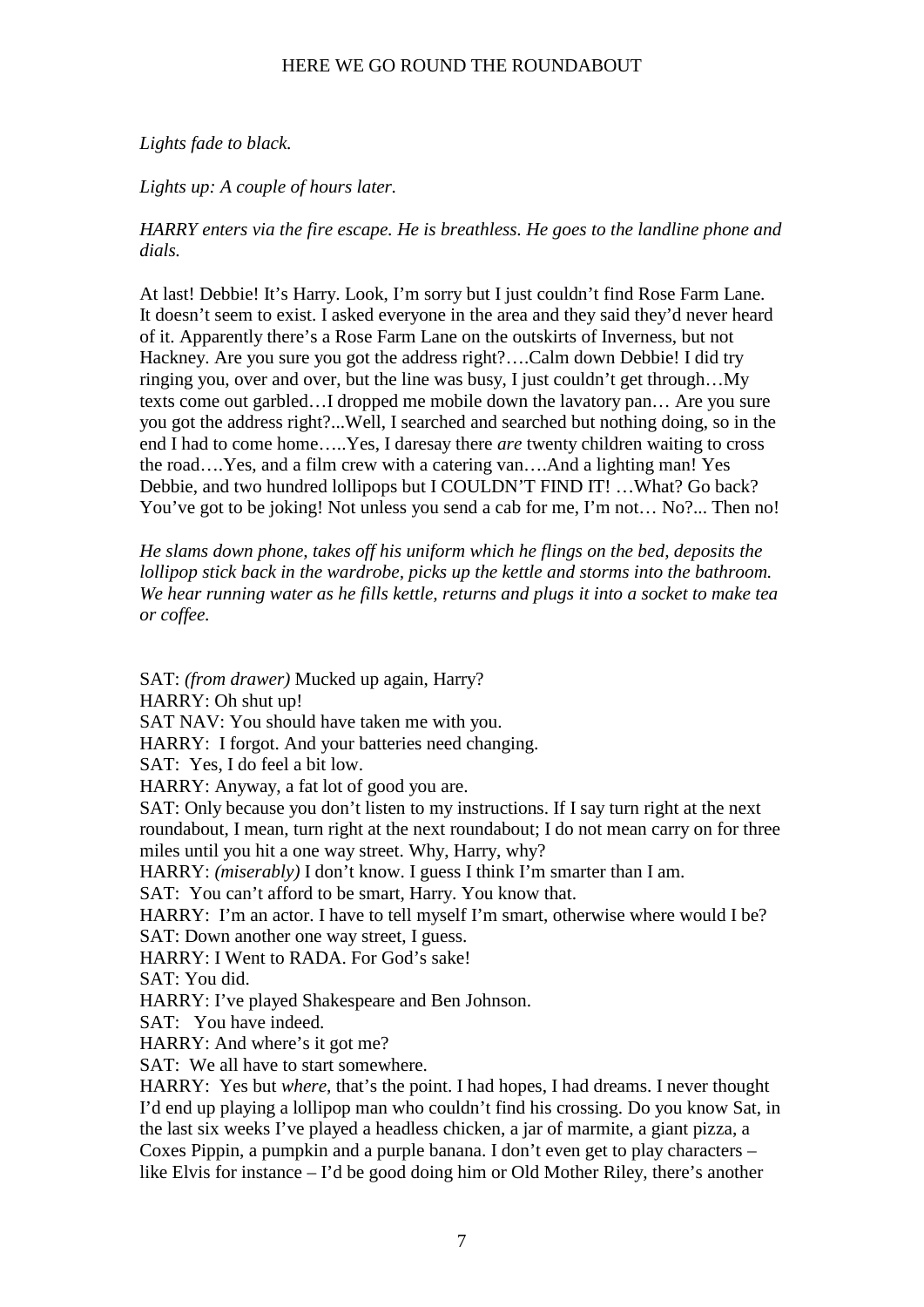one - Lots of dialogue there. But do I get cast? Not a chance. For some unknown, unspecified reason, our Debbie gives those little gems to Graham with the oversized tonsils. And he's fucking awful. I bet it's because he's a stack of fancy dress costumes squirreled away in his cupboard.

SAT: How come?

HARRY: His mother had a fancy dress shop, and when she sold up she let him have half her stock. He gets more money than the rest of us for bringing his own gear to the shoots: The jammy bastard.

SAT: You're jealous!

HARRY: Of that little creep? You've got to be joking! He's no acting talent. He could no more impersonate Al Capone than I could do a Woodpecker on heat. The agency calls itself Character Castings, but what sort of character does a tomato have? Tell me that. Eh?

SAT: Then make it a character, Harry: A squashed tomato, for instance, run over by a seventy two bus. Did it know its Highway Code or was it a green tomato? What was its background? How many tomatoes were there in the family? And were they greenhouse reared, or more commonly brought to life via a grow bag?

HARRY: I'm pissed off, Sat. Buggered! *(He notices ELLIE'S bag on floor, smiles and moves it into a far corner of the room)*

SAT: Why couldn't you find your way today?

HARRY: I tried. Really, I did. I took the main line train to Hackney Central, turned right at the station exit, walked to the end of the road, turned left at the traffic lights, left again - or was it right? Anyway, there were some crossroads somewhere along the line, and I do remember passing a landfill next to three very pretty thatched cottages… And then there was this style. Odd, I thought. Well anyway, I climbed this style and landed in a field of cows.

SAT: Are you sure you were in Hackney, Harry?

HARRY: Not any more. No.

SAT: You should have taken me with you.

HARRY: Stop saying that! I forgot.

SAT: Programme me right, and I will serve you right.

HARRY: Yeh! Yeh!

SAT: What about your car?

HARRY: You keep falling off my windscreen. The suction thing doesn't suck.

SAT: Then learn to read a map.

HARRY: I'm useless at maps, and you'd be out of a job.

### *Knock on door.*

*HEATHER enters. She is single, attractive and kind but there is a slight steeliness to her nature, possibly developed over years of coping single handedly with life.*

HEATHER: Hello Harry.

HARRY: Hello Heather.

HEATHER: Harry, I must ask you to stop using the fire escape as a means of exit. What is wrong with using your own door and exiting via the front? That is what doors are for.

HARRY: The fire escape's quicker.

HEATHER: But it looks so awful.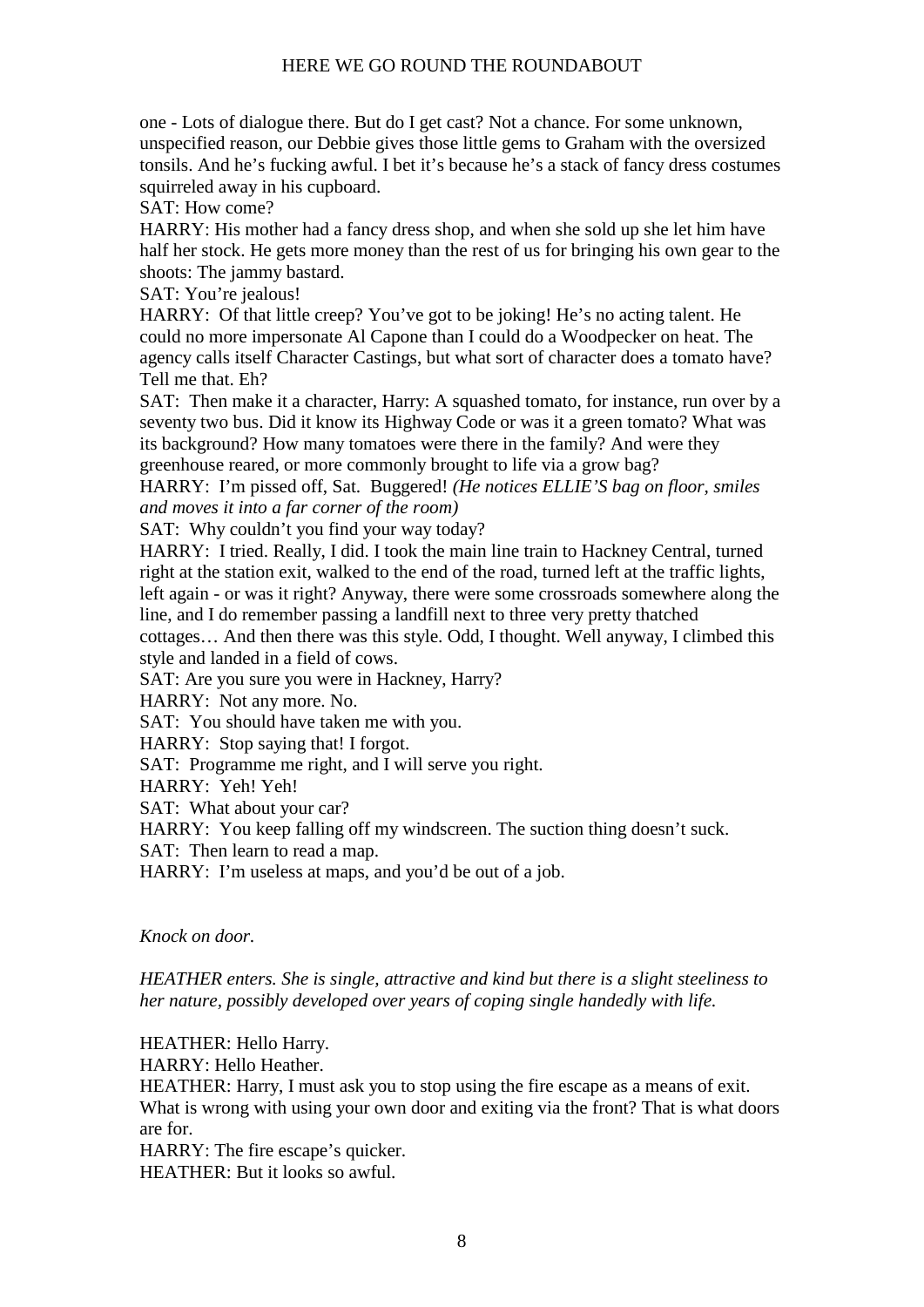HARRY: I don't see why.

HEATHER: It gives the wrong impression.

HARRY: And what sort of impression would that be?

HEATHER: Well, for a start, anyone could be entering my premises without my knowing.

HARRY: Ah! Ladies of the night, you mean.

HEATHER: Possibly.

HARRY: But I'm not a lady of the night, Heather, in case you hadn't noticed.

HEATHER: I don't like people running up and down my fire escape, unless absolutely necessary. Is that clear? Fire escapes are for use in the event of fire. People must wonder what on earth's going on here. You were spotted this morning rushing down two steps at a time brandishing a lollipop stick. It's got to stop Harry. I'm very annoyed.

HARRY: Sorry Heather.

HEATHER: The other reason I dropped by is to ask for my rent. It's overdue Harry. Six weeks overdue.

HARRY: I don't have the readies, Heather. Sorry, can you give me a bit more time? HEATHER: You take advantage of my good nature, Harry. I won't put up with it any more.

HARRY: I always pay in the end.

HEATHER: I'll give you until next Monday at the latest. Otherwise I've someone who'd very much like your room. Understood?

HARRY: Next Monday! But it's Wednesday already. I won't have it by next Monday. It's too soon. Couldn't you stretch it a bit?

HEATHER: I have stretched it. I've over stretched. I fully understand your precarious position. But I need to make a living too. Next Monday, all right? Otherwise, your room goes to another gentleman and I'll be forced to take further action.

HARRY: Hey! That's a bit rich. Where's the notice? Surely I get some notice. HEATHER: There was no contract, Harry. Your room was rented out on a weekly basis and on the proviso that you would pay up weekly. It is now six weeks since I received a cheque, or cash. I've been more than tolerant. I've been a saint. So, pay up or Graham gets this bedsitter.

HARRY: Graham? Did you say Graham?

HEATHER: Yes. I did.

HARRY: Is he an actor, like me with an unhealthy pair of tonsils?

HEATHER: I haven't inspected his throat, Harry. He's in work and that's all that interests me.

HARRY: My God! Graham! Talk about rubbing salt in the wound.

*HEATHER makes for door. She turns.*

HEATHER: Next Monday, all right? HARRRY: *(sighs)* All right! Got the message.

*HEATHER exits. HARRY picks up ELLIE'S nightdress and absent mindedly strokes it before putting it back on the pillow.*

SAT: Bad luck Harry! HARRY: Shut up, Sat! I've got to think.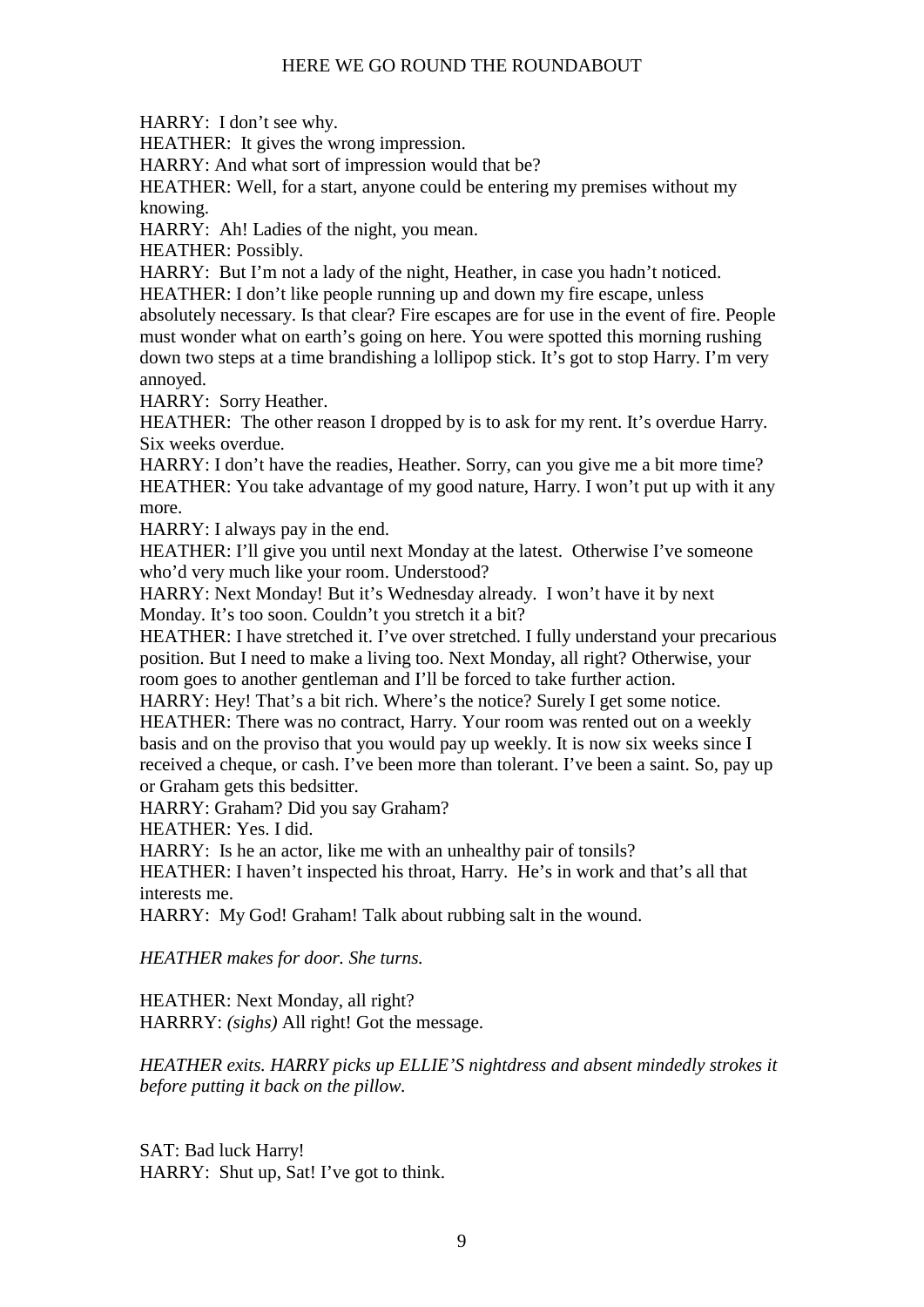SAT: You'd better. HARRY: I suppose I'll have to go crawling back to Debbie. SAT: I suppose you will, Harry.

### *HARRY goes to landline phone and dials.*

Debbie?... Hi. It's Harry again…. I know, I know. I'm sorry I slammed the phone down earlier*….(Holds the phone away from him)* Please don't shout, Debbie, I've sensitive ear drums. I suppose you've given the lollipop man to someone else by now… Of course you have… Yes, I'm massively sorry... There's no need to SHOUT Debbie. The thing is, I'm behind with the rent, and need a job most desperately…Yes, I know I should have thought of that before….Yes, I know. Bad temper – it runs in the family. My cousin once removed suffered from fearsome rages caused by a lack of vitamin C… I've run out Debbie. Can't afford vitamins Debbie – down to bread and marmite, Debbie….Please Debbie! Haven't you got anything? What about 'Bug of the Month?'… A Death Watch Beetle? I can be a death watch beetle, no probs….What? You've given it to Graham? Slumming it a bit, isn't he? Nothing else in the pipeline then? Surely there must be something. Something local would be nice. I won't get lost if it's local…No, no, all right, then don't. Yes, I'm unreliable. Yes, I'm a shit and yes I*…(stops)* You won't strike me off your books, will you Debbie? *(Pause)* Debbie? Are you there? Debbie! *(Puts down phone)* Shit!

#### SAT: Temper!

*HARRY goes to SAT picks him up and starts to throttle him. We hear gurgles and pops as SAT 'fights for his life.' HARRY opens the chest and flings SAT into the top drawer which he leaves open.*

SAT: (*muffled)* You must try to curb your temper, Harry. HARRY: I've got to get hold of some money! And I've got till next Monday. Right? SAT: Right. HARRY: I can't get work from that agency. Right? SAT: Right. HARRY: So, there's only one thing for it. SAT: What's that Harry? HARRY: I'll have to rob a bank. SAT: Better make it your local then. HARRY: It can't be my local. I'll get nicked. No. I shall have to go far afield. SAT: You'll never find it. HARRY: What? SAT: The field. HARRY: I'll take you with me. SAT: But you don't like me. HARRY: I didn't say that. SAT: You've just tried to murder me. HARRY: You mustn't take it personally. *(Lifts SAT out and tenderly places him on top of chest.)* SAT: And I don't stick onto your dashboard. HARRY: That's a minor issue. You're coming with me and that's that. SAT: It's not a good idea, Harry. Not good at all.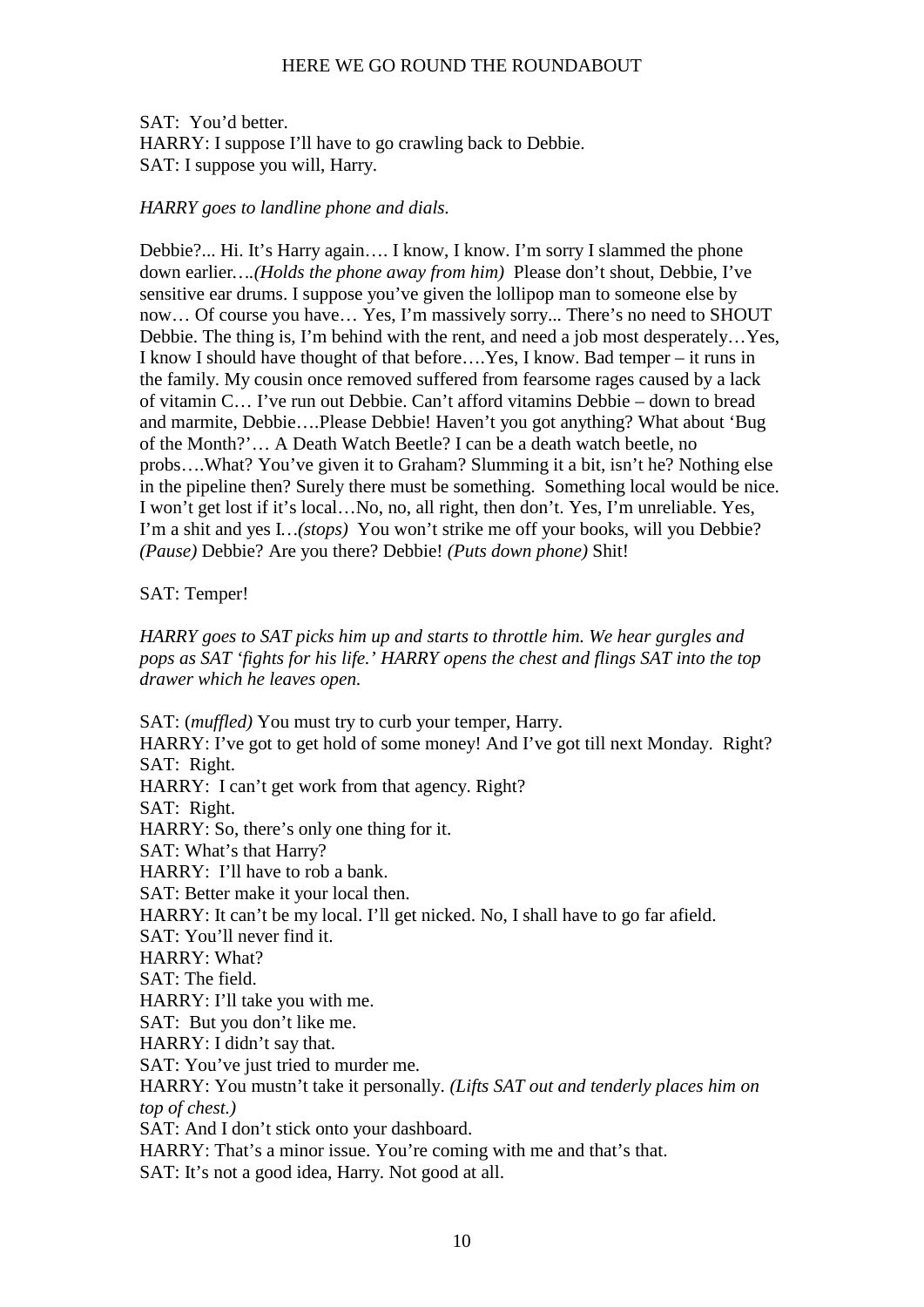HARRY: I'm a desperate man, Sat.

SAT: What about Ellie?

HARRY: What about her?

SAT: She won't approve.

HARRY: She needn't know.

SAT: But if she finds out, she won't love you anymore.

HARRY: She won't find out. Not if I'm careful.

SAT: But what will you do with all that money? Banks are full of the stuff. You'll never cope.

HARRY: Good point. I'll dump most of it and keep just enough to pay my rent and a bit extra for having pulled it off.

SAT: Where will you dump it? Not here. And then you will forget where you've put it.

HARRY: Now the question is which bank and where?

SAT: Banks are secure places, Harry. You don't have the expertise to rob anything bigger than a fruit machine, and you'd never find your way into that.

HARRY: Look Sat. I don't want to rob a bank. I don't like the idea any more than you do. Stealing from people's savings and accounts stinks, it really stinks. But it's a question of survival. I have a perfectly acceptable bed sit, complete with a fire escape,

running water and a girlfriend who sleeps with me when her electric metre runs out. It's a crime to let that all go just because I can't pay the rent. Besides which, I have to eat. A man has to do what a man has to do. So Sat, are you with me or against me? SAT: Don't you think you're being a bit extreme, a bit over ambitious? Why don't you go for something less spectacular, like robbing the local green grocers, or nicking a few bob from the church collection plate?

HARRY: I don't go to church, Sat, and the only vegetables I buy are frozen.

SAT: Then ask Ellie for a loan.

HARRY: I suppose I could. But I hate asking her for money. I did it once before, to pay for going on Debbie's books. Ellie's nearly as hard up as I am.

SAT: What about your parents?

HARRY: I haven't got any.

SAT: That's sad, Harry.

HARRY: Not really. I've got a very nice uncle and aunt who brought me up and made me what I am today.

SAT: Oh! So what happened to your folk?

HARRY: They were killed in a car accident. So I went to live with my mother's sister and her husband. I had a very comfortable and loving upbringing.

SAT: What does your Uncle do?

HARRY: He's a retired bank manager.

SAT: Then why don't you ask him for a loan?

HARRY: Mm. I suppose I could. It's just that they think I'm more successful than I really am.

SAT: Surely not!

HARRY: Well, yes they do. They've no idea that I play the parts of various vegetables and sauce bottle and that I hang about supermarkets with a stupid grin on my face, handing out free samples.

SAT: No?

HARRY: No. They think that I live in the lap of luxury, all financed by a thriving career acting my socks off in commercials that are recorded here and shown abroad. I had to make it overseas, you see, because then there was less risk of being found out.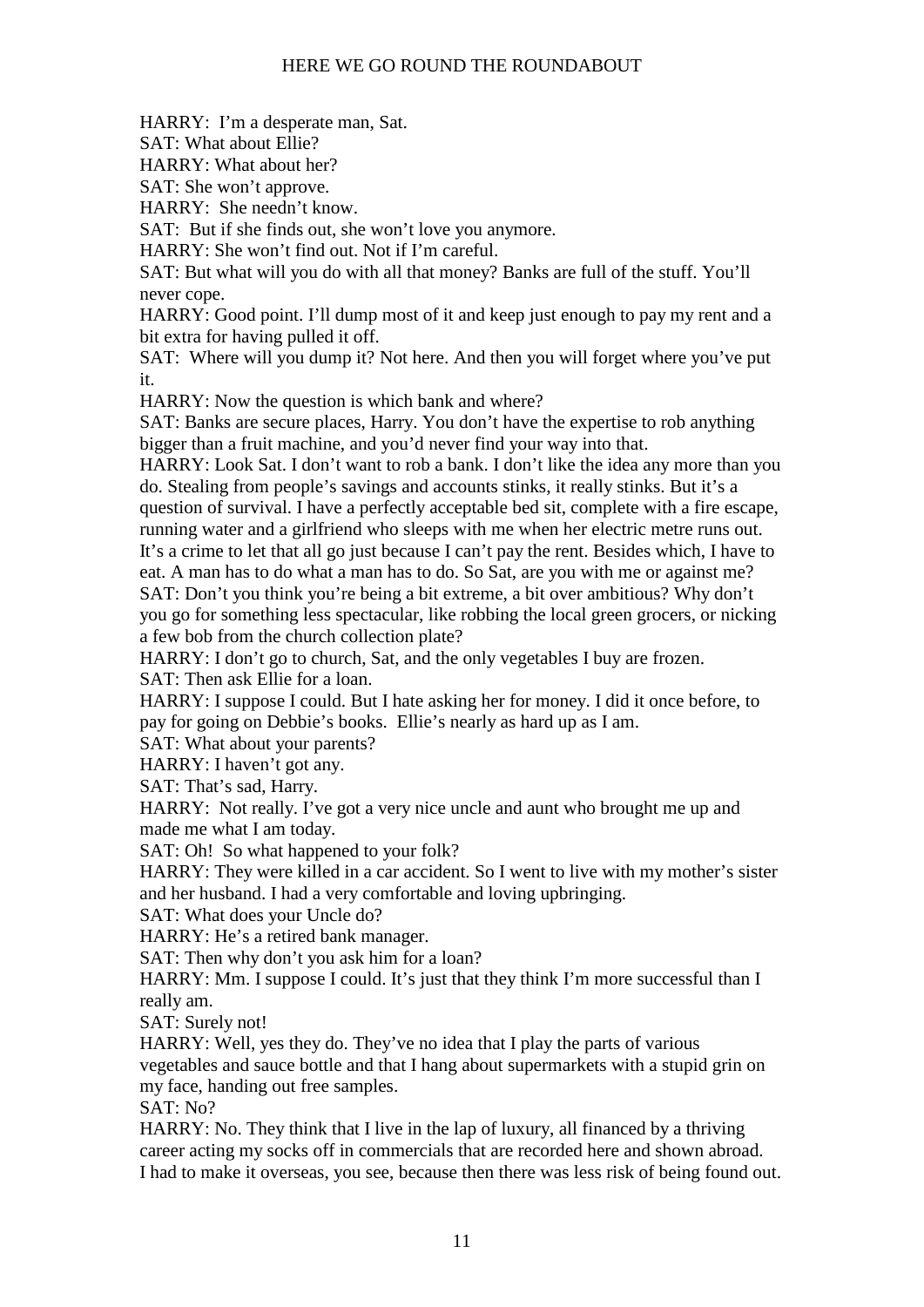SAT: A fool proof lie.

HARRY: I'm a fraud, I know. They're decent folk. Boast about me to their friends. They even carry a photo of me around in their pockets. No, if I ask uncle for a loan, it'll look odd.

SAT: Even the rich hit hard times. It's worth a try Harry, and it would save you the anguish of robbing a bank. And seeing that your uncle was a bank manager, how would you explain yourself to him if you were caught?

HARRY: It would probably kill Auntie.

SAT: And ruin your uncle's reputation.

HARRY: Absolutely. Yes, I see your point.

SAT: Then what can you say to them?

HARRY: Let's see. *(Pause)* I've hit on hard times. My contract with the commercial company....now what can I call them?

SAT: Compton and Issacs?

Harry: Compton and Issacs, yes. My contract with Compton and Issacs has not been renewed owing to, owing to…

SAT: Owing to the fact that you are going bald.

HARRY: Bald? Nonsense. *(Looks in mirror)* Thinning slightly, perhaps, but nowhere near bald.

SAT: You are hardly up for the quintessential juvenile leads any more though, are you?

HARRY: Mm. I suppose not. *(Thinks to himself)* I wonder if that's why I was turned down as Hamlet in Stockton On Tees. Do you think Hamlet was going thin on top? SAT: Keep to the point Harry.

HARRY: And then I'll tell Uncle that I'm behind with the rent.

SAT: You pay rent?

HARRY: What do you think this is all about? You know I do.

SAT: But as a successful artiste, wouldn't you own your property?

HARRY: Not necessarily. I might roam about – renting a villa here, a chateau there – on the hoof as it were, from location to location.

SAT: Or you might lease a property.

HARRY: True.

SAT: Very well. Let's recap. You are a balding male, who has been ditched by a top commercial company owing to a lack of thatch.

HARRY: Thatch?

SAT: Hair! You can no longer afford to live the life style to which you had grown accustomed. You are low on funds and throwing yourself at your uncle's feet.

HARRY: Put like that Sat, it makes me out to be a fucking loser.

SAT: Have your aunt and uncle ever visited this house?

HARRY: No. Next Saturday they're taking me to The Savoy Grill for a slap up dinner. I'll arrange to meet them outside the hotel. Can't have them coming here! SAT: You will need to convince them that this is your property.

HARRY: Here? This room's hardly the sort of pad a bloke in my so called position would live. No, no. It's all too difficult.

SAT: Not half as difficult as robbing a bank.

HARRY: I suppose.

SAT: You could borrow Heather's sitting room. Now there's an idea. Could you get rid of her by Saturday?

HARRY: Murder her, do you mean?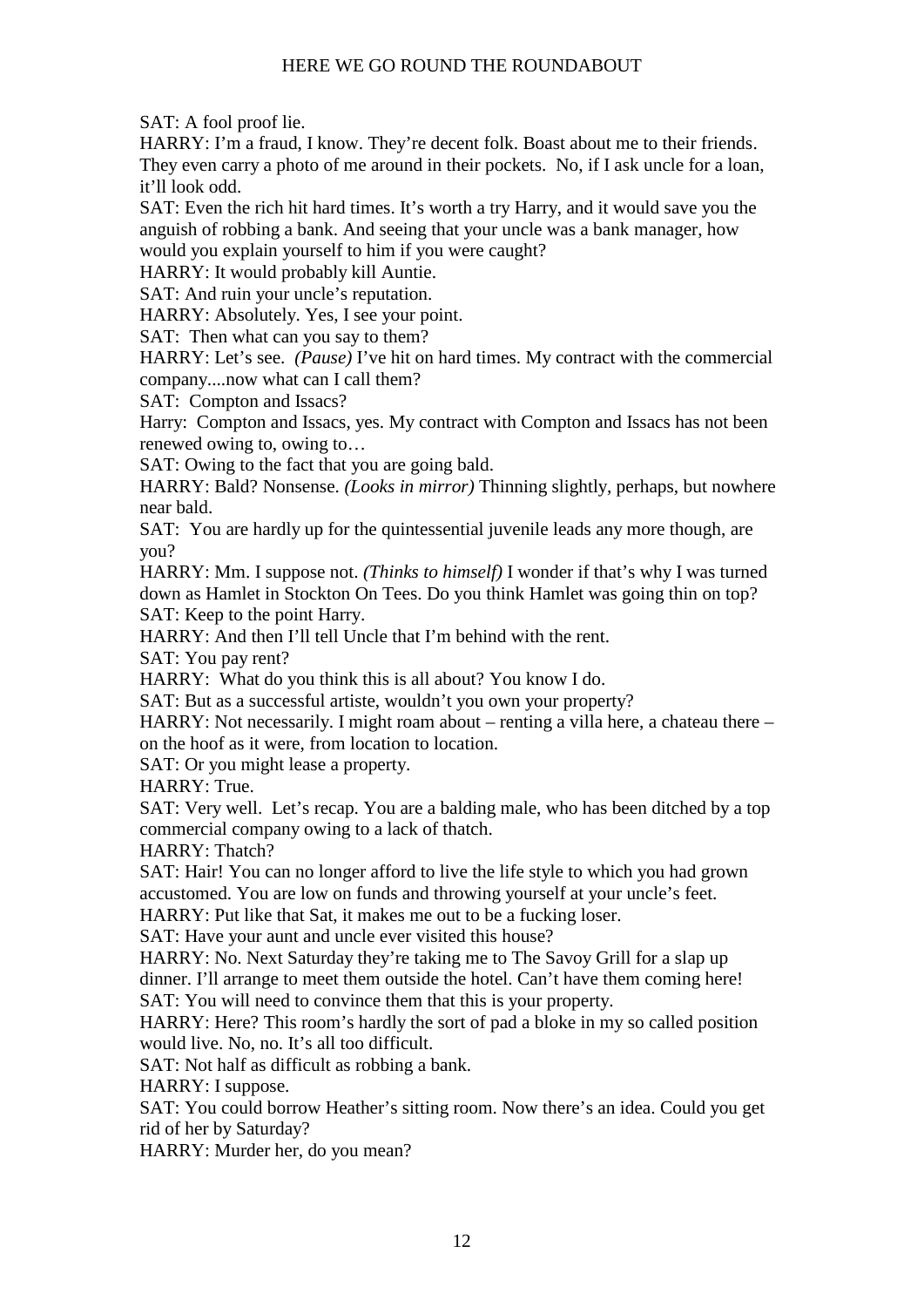SAT: Get her out of the house. This bedsit is a no, but Heather has got a very nice front room and the outside of this house is really quite smart. Isn't there a preservation order on it?

HARRY: I hope not. The roof leaks in here in winter. I use a bucket to collect the drips. Anyway, how do you know what Heather's sitting room looks like?

SAT: She borrowed me once while you had a short stint in Bridlington on Sea. HARRY: Did she indeed!

SAT: Yes, she took me to Plymouth for the day. It was a very smooth journey as I recall. We didn't take one wrong turn.

HARRY: What a cheek! And what a nerve, the old bat going through my drawers! Right! That's it! I'm up for it! I'll use Heather's sitting room to entertain Uncle Alban and Auntie Sheena and then I'll ask him for a loan.

SAT: The question is how to get Heather to go out and stay out. How long are your aunt and uncle likely to stay?

HARRY: Difficult to say. They don't come up to London often, they like to drag it out a bit – makes them feel it's been worth their while. So, if I give them tea that leads us nicely towards dinner, and The Savoy Grill. They usually stay overnight there. And tea shouldn't be a strain. Earl Grey and a few digestive biscuits will probably do the job. What do you think Sat? *(Pause. He shakes the machine)* Sat! Can you hear me Sat?

SAT: At the next junction turn left. Proceed for two miles until you reach a roundabout.

HARRY: Oh for God's sake! (*He turns him off.)*

 *There is the sound of a key in the door and ELLIE enters carrying a bottle of wine. She flings her bag on the bed, gives HARRY a kiss, goes into the bathroom and comes out with two tooth mugs which she fills. She gives one of them to HARRY before flopping down on the bed.*

ELLIE: I'm shagged! *(Drinks)* HARRY: Must you use that language darling? ELLIE: Yes. It stank! HARRY: *(absently)* I can imagine. ELLIE: No you can't! HARRY: You worked. Don't complain. ELLIE: Freddie the Frog! HARRY: No! ELLIE: Freddy the Frog! HARRY: Not Freddie *the* Frog. ELLIE: Yep. HARRY: At least you were indoors. ELLIE: I'd have been better off playing the Abominable Snowman. The supermarket was freezing, and I was next the meat counter. My thighs are screaming too. HARRY: Why's that? ELLIE: I had to leap out at customers from behind the biscuits and surprise them with

a Froggie Fritter. Debs said lollypops, but they were Froggie Fritters. She never gets anything right, stupid mare! One old boy had to be taken to hospital suffering from shock. I feel so responsible. Do you think I should visit him and take some grapes? HARRY: *(vague)* What? No. No, I'm sure that won't be necessary.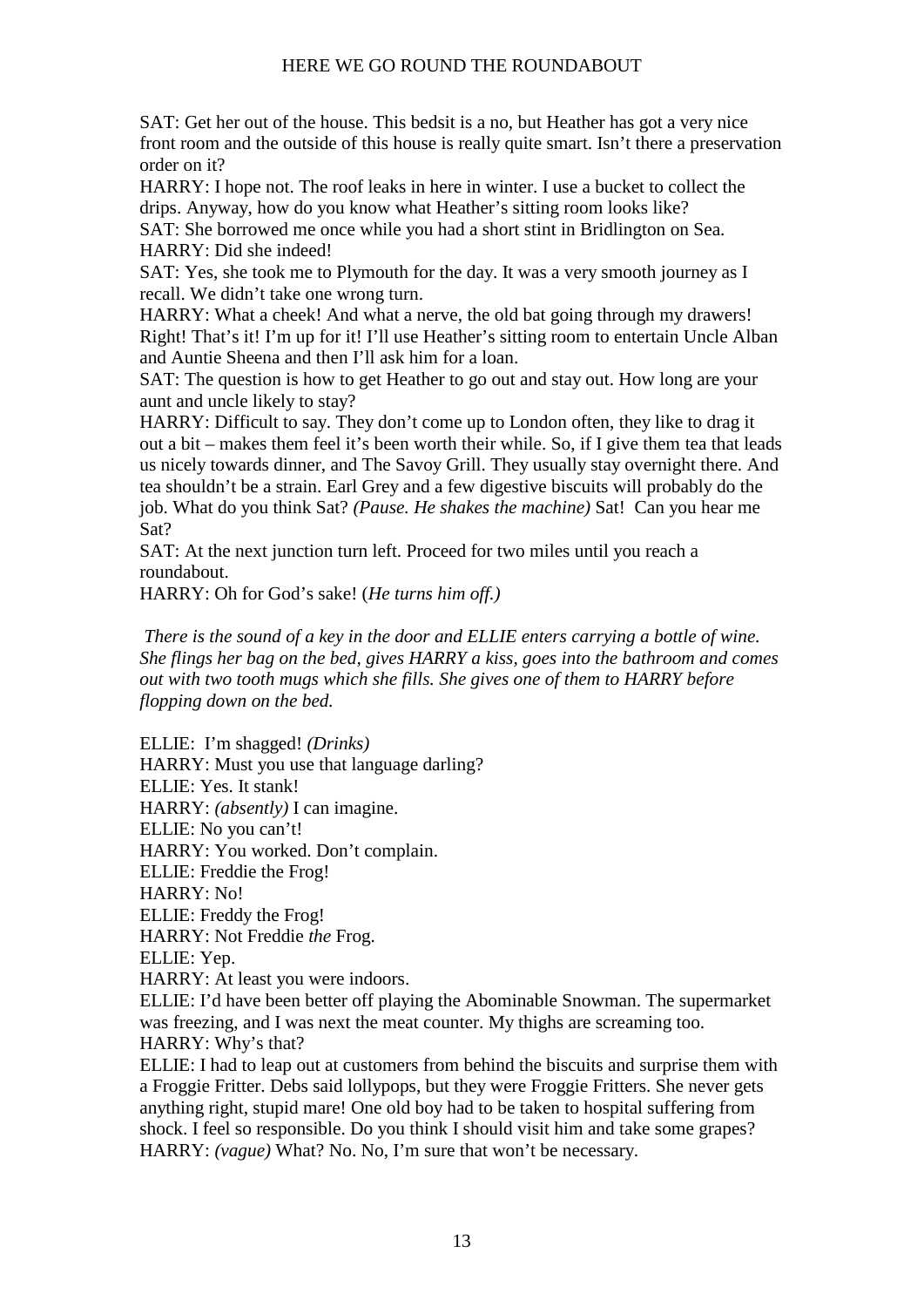# *Pause*

Ellie, did you get paid in cash today, by any chance?

ELLIE: When were we ever paid in cash, Sugar Lump? Nah. It's the usual eight weeks wait. HARRY: *(crestfallen)* Oh. Yes. ELLIE: How was *your* day? HARRY: Don't ask. ELLIE: You got lost. HARRY: How d'you know? ELLIE: I phoned in. Debbie was chomping at the bit. Oh Harry babe!

*She drags him down onto the bed and wraps her arms around his neck.*

HARRY: Don't call me babe, honey. ELLIE: OK Pet! *(Pause)* Hey! HARRY: What? ELLIE: Ever thought of having therapy? HARRY: What for? ELLIE: You lack direction, Sugar Plum. HARRY: Thanks a lot! ELLIE: *(sitting up)* Getting lost all the time reflects an inner confusion that manifests itself in precarious mindsets. HARRY: Ellie, I'm tired. Shut up! ELLIE: OK.

*Pause as they both lie on their backs staring at the ceiling.*

HARRY: I don't know how you do it. ELLIE: What's that? HARRY: Being so disgustingly jolly – So on the up. Sick making really, but I love yer!

*HARRY takes her in his arms and they kiss. He starts to undress her.*

HARRY: I'm behind with my rent.

*ELLIE slaps him and sits up.*

ELLIE: So that's your game! HARRY: No game. It's the truth, love. ELLIE: You want me to give you some lol? HARRY: Did I say that? ELLIE: No, your hands did. HARRY: You must have a pretty low opinion of me, if you think that twice in one year I'd ask you for a loan. ELLIE: Three times. HARRY: Eh? ELLIE: There was that four quid I lent you to grease your underside.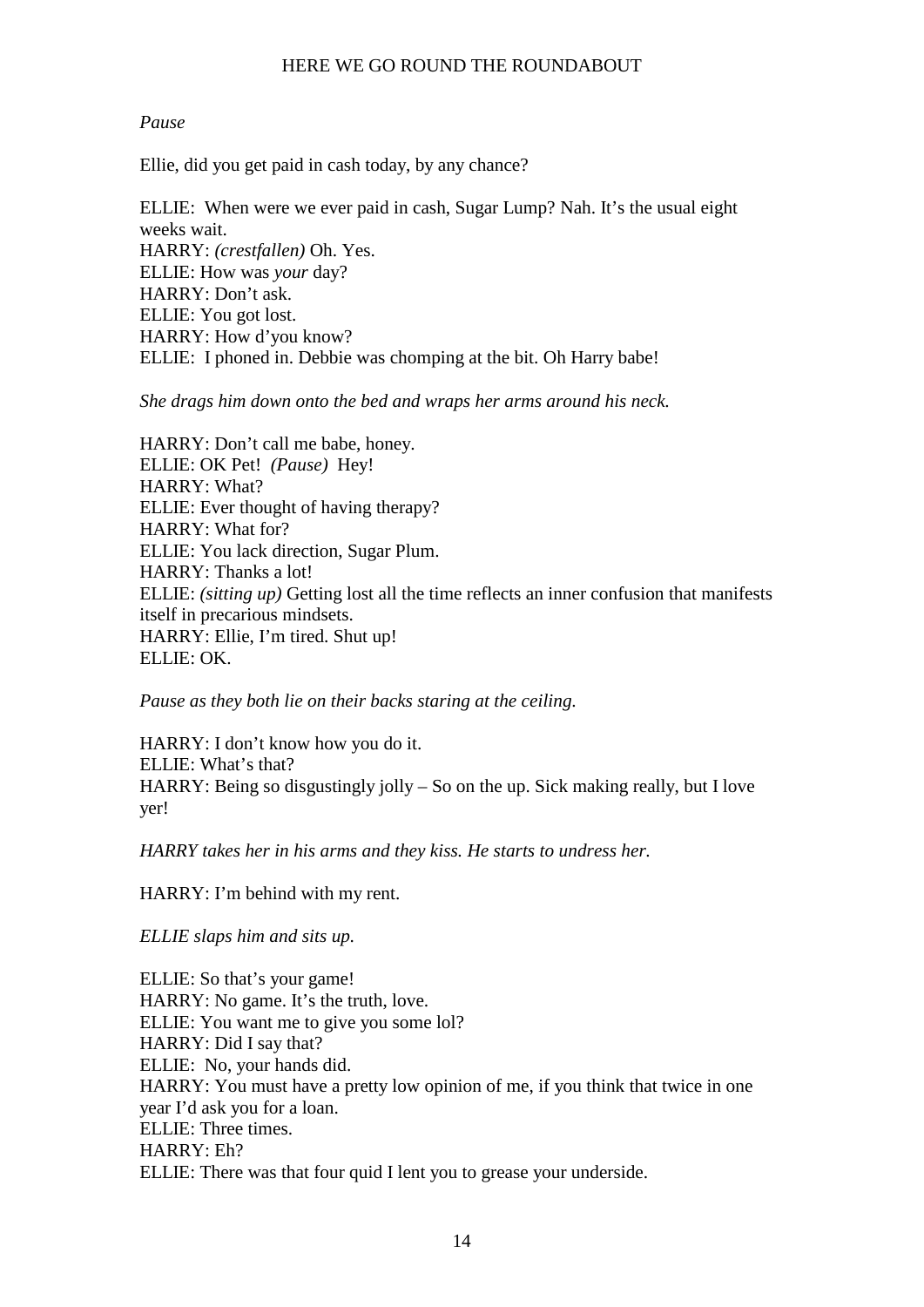HARRY: Oh yeh, I forgot.

ELLIE: Waste of money that.

HARRY: Too right. Graham got the part. Mind you, he probably made a very good tin of polish – slippery, shiny and toxic.

ELLIE: So what is it this time, Purple Heart?

HARRY: I'm in Debbie's bad books. And Heather's threatened to throw me out if I don't pay a back log of rent by next Monday.

ELLIE: The cow!

HARRY: Anyway, I've come up with an idea.

ELLIE: Does it involve travel?

HARRY: Listen.

ELLIE: I'm listening.

HARRY: On Saturday, my Aunt and Uncle are coming over. I'm going to ask them to lend me the money.

ELLIE: Well, that's all right then.

HARRY: No, but the thing is, I've got to get Heather out of the way.

ELLIE: Why? Does she want a loan too?

HARRY: I want to use her sitting room to entertain them.

ELLIE: *(not comprehending)* Right.

HARRY: They've never been here, you see. They think that I've made a bit of a name for myself making television commercials.

ELLIE: But you haven't.

HARRY: Don't interrupt…That I've made a bit of a name for myself making television commercials which sell abroad.

ELLIE: But you still haven't.

HARRY: Look! Do you want to hear this, or not?

ELLIE: I get it. That way there's no risk of your aunt and uncle finding out that you're a bear faced liar.

HARRY: I'll ignore that remark. Now with the money come the trappings.

Entertaining them in this bed sit, wouldn't tally with my so called success. So I thought I'd entertain them in Heather's sitting room, which is smart and classy.

ELLIE: But why then do you need any money, if you appear to already have it?

HARRY: No, well that's it, you see. I'll tell them that my contract's run out, and I've no ready cash.

ELLIE: Do you think they'll buy into that?

HARRY: Possibly. And they're even more likely to, if you'll play alongside me. ELLIE: Me?

HARRY: You would be my new and beautiful wife.

ELLIE: I thought you didn't believe in marriage.

HARRY: I don't. But my Aunt and Uncle don't approve of pregnancy outside the matrimonial state.

ELLIE: Pregnancy!

HARRY: You'd be my eight and a half months pregnant wife. You and I have to move out of our lovely home because the lease has run out, or the rent is due, I haven't decided which yet, and you're about to pod.

ELLIE: How far behind are you with the rent, really?

HARRY: Quite a bit, I'm afraid.

ELLIE: As in…?

HARRY: Six weeks.

ELLIE: My God! You must owe a fortune.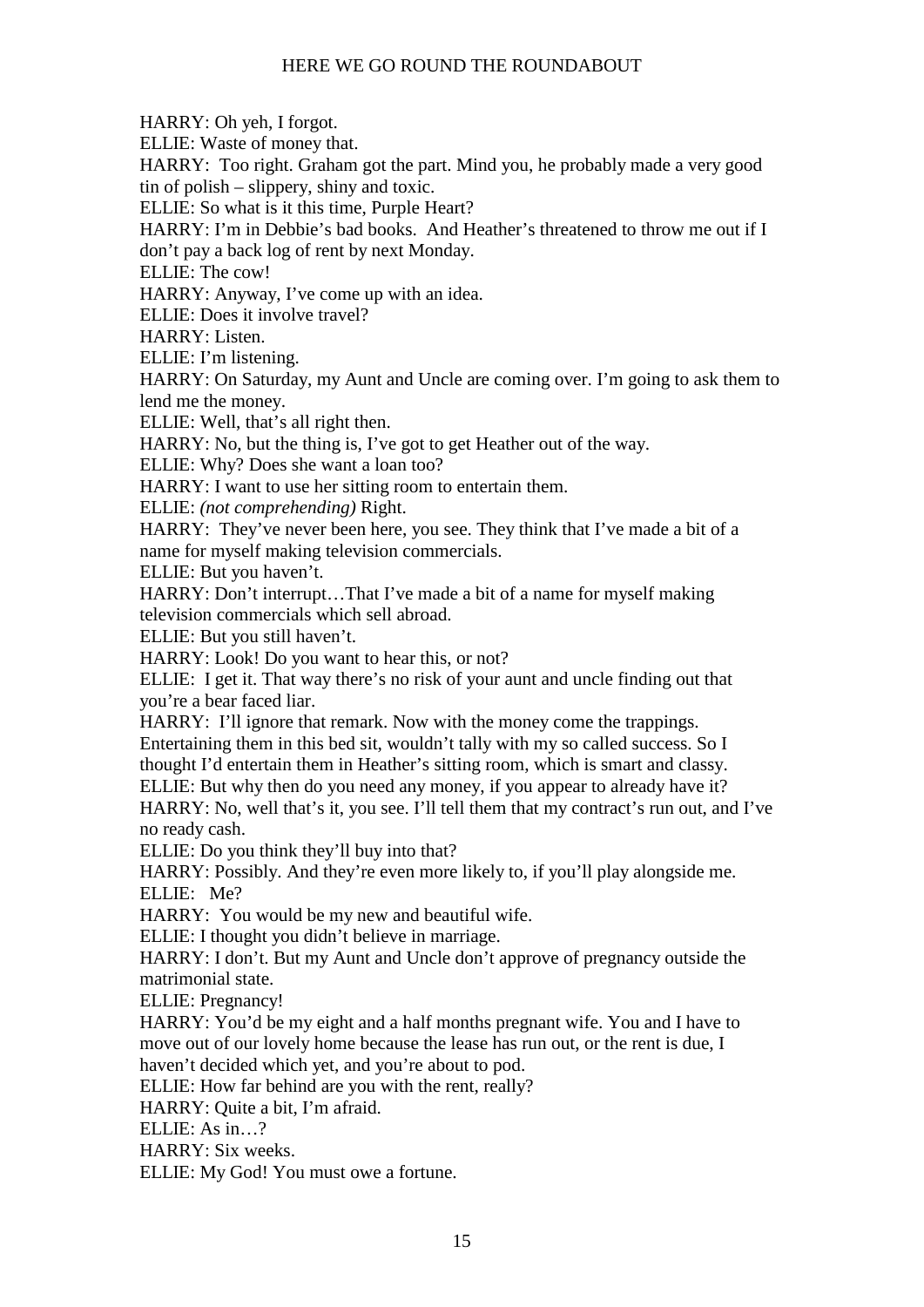HARRY: In our terms yes - A fortune.

ELLIE: If this pretend lease thing *has* run out, or if you're renting this piky pile, why, with all your so called money, can't you get yourself another pad?

HARRY: Because there's no more money. I spent it all.

ELLIE: On what?

HARRY: Good point. *(Pause)* I know. I'm a generous sort of a guy so I gave a large percentage of it to the, to the… .

ELLIE: To The Spatial Awareness Foundation.

HARRY: Is there one?

ELLIE: No. But they're unlikely to check it out.

HARRY: They might.

ELLIE: Yes, but your sense of direction is so appalling, it would seem feasible to donate to a charity that champions abnormalities of your nature.

HARRY: Thanks a lot.

# *Pause*

ELLIE: It's ehm, funny that you should want me pregnant.

HARRY: Not funny at all, Ellie – Very serious. In fact it will aid the cause. Appeal to uncle's softer side.

ELLIE: Yes, but the thing is, you see. Well, I've been meaning to tell you, you see… HARRY: Now the thing is how do I persuade Heather to go out and stay out?

ELLIE: This is quite important, Harry.

HARRY: I know it is.

ELLIE: Then will you listen!

HARRY: And for, how long should Heather stay out do you suppose? One hour? Two?

ELLIE: *(irritably)* How should I know?

HARRY: There's no need to take that tone.

ELLIE: Well, you ask such daft questions. And as for your stupid aunt and uncle, you're asking me to do this for a couple I've never even met. I didn't know people had aunts and uncles any more.

HARRY: Don't be so dim! You knew perfectly well that they brought me up. Or don't you ever listen?

ELLIE: Hah! That's rich coming from you.

HARRY: Just because I'm not talking about you for two seconds – just because I'm trying to sort out our financial future…

ELLIE: What financial future! I look after my own financial future, thank you very much. And just as well I do on your poxy income.

HARRY: Yes, well, we're struggling actors, love.

ELLIE: You can say that again. And don't you *love* me!

HARRY: But I do, you sex pot. *(He makes a grab for her)*

ELLIE: *(pulling away)* Sex! That's all you ever think of.

HARRY: Don't fancy your chances, love.

ELLIE: There you go again: Love! Love! Love! You don't know the meaning of the word.

HARRY: And you do, I suppose.

ELLIE: At least I've got a bit of depth.

HARRY: More out of it, you mean.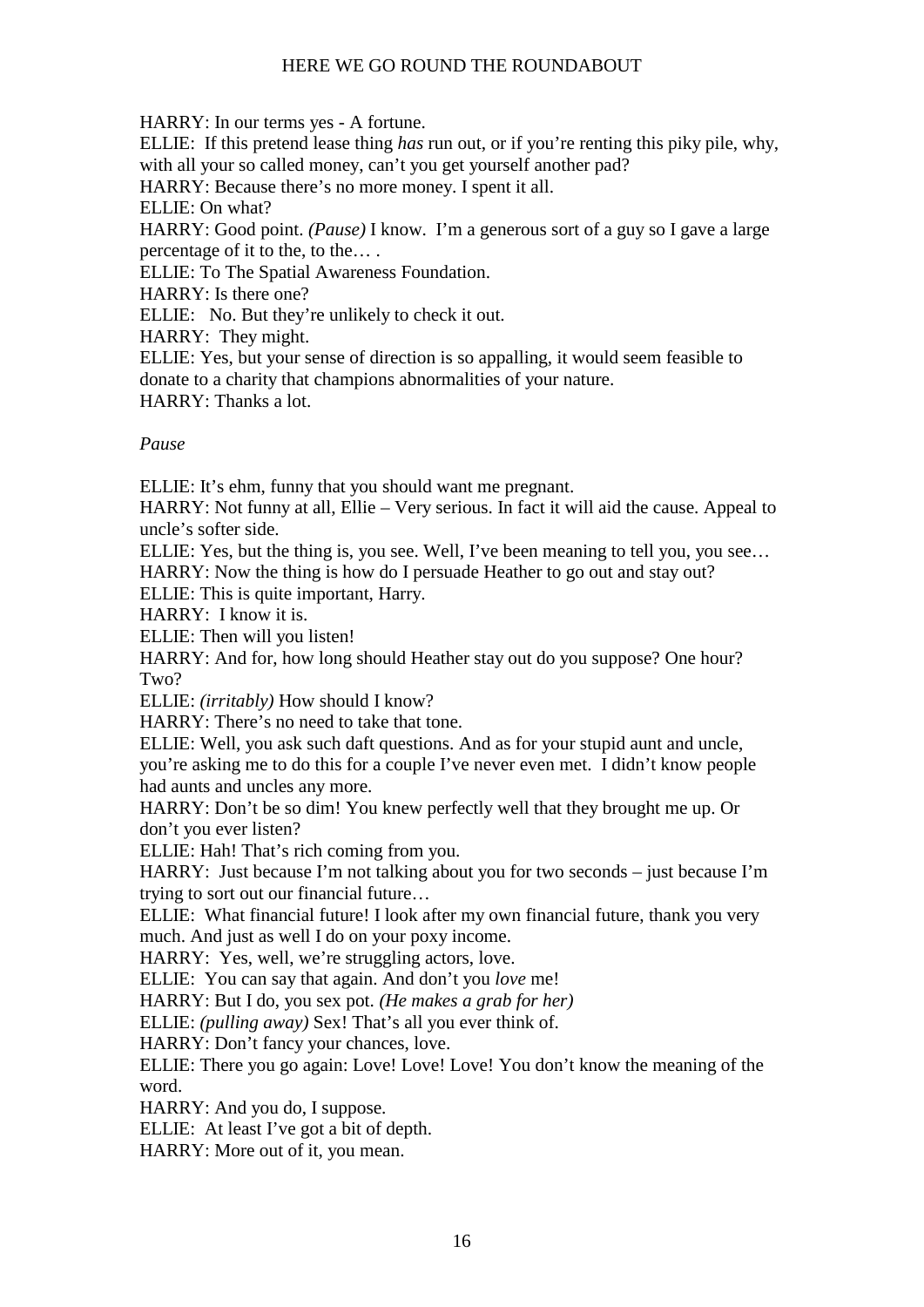ELLIE: Listen here, Einstein. If you'd half the brain you think you have, you'd be acting your socks off in the West End instead of slumming it with some god forsaken agent who thinks Milton is a baby sterilizing fluid and that Shakespeare was born in the West Indies.

HARRY: Milton is a baby sterilizing fluid. Anyway, what great parts have you ever played?

ELLIE: At least I know my playwrights. HARRY: And I don't, I suppose. ELLIE: When did you last read a play? HARRY: *(hesitant)* I read them all the time. ELLIE: So, who wrote *Krapps last Tape?* HARRY: Samuel Becket. ELLIE: Wrong! HARRY: I'm not wrong! ELLIE: It was Thomas Becket, you fool! HARRY: Wrote *Krapps last Tape?* ELLIE: Yes. HARRY: Hah! ELLIE: Don't you hah me! HARRY: Thomas Becket was in *Becket* and a character in *A Man for all Seasons,* you pint sized plonker.

ELLIE: How dare you call me pint sized, you long streak of bacon!

*Loud knock on door. They stop, stare at each other and then at door. After a moment, HARRY answers it. Enter HEATHER accompanied by GRAHAM. GRAHAM is a mild unprepossessing type of man, who is easily intimidated. Perhaps because of his lack of personality and looks, he revels in his collection of fancy dress. He takes his work at Character Castings very seriously, investing time and effort into every job he accepts. GRAHAM has unsuccessfully attempted to refine his accent, which results in the mispronunciation of the odd word.*

HEATHER: I'm sorry to disturb your domestic, Harry, but Graham was in the area and wondered if he could take a peek at your room.

HARRY: I'm not dead in the water yet, you know, Heather.

HEATHER: (*smiling sweetly*) No. but you *are* treading it, aren't you, dear? GRAHAM: I'm sorry to butt in. I just wanted to gauge the dimensions.

*GRAHAM starts measuring the room with his feet. He goes into the bathroom, switches the taps on and off then reappears while the others gaze on in silence.*

Yes, well I'm sure this would do me nicely, circumstances permitting, of course. HARRY: *(gives a small mock bow)* Large enough, is it, to accommodate your vast wardrobe?  $GRAHAM: Well$  I eh

*HARRY throws open the wardrobe.*

HARRY: Enough room is there, for your weasel outfit? GRAHAM: *(uncomfortably)* Yes, I should think so.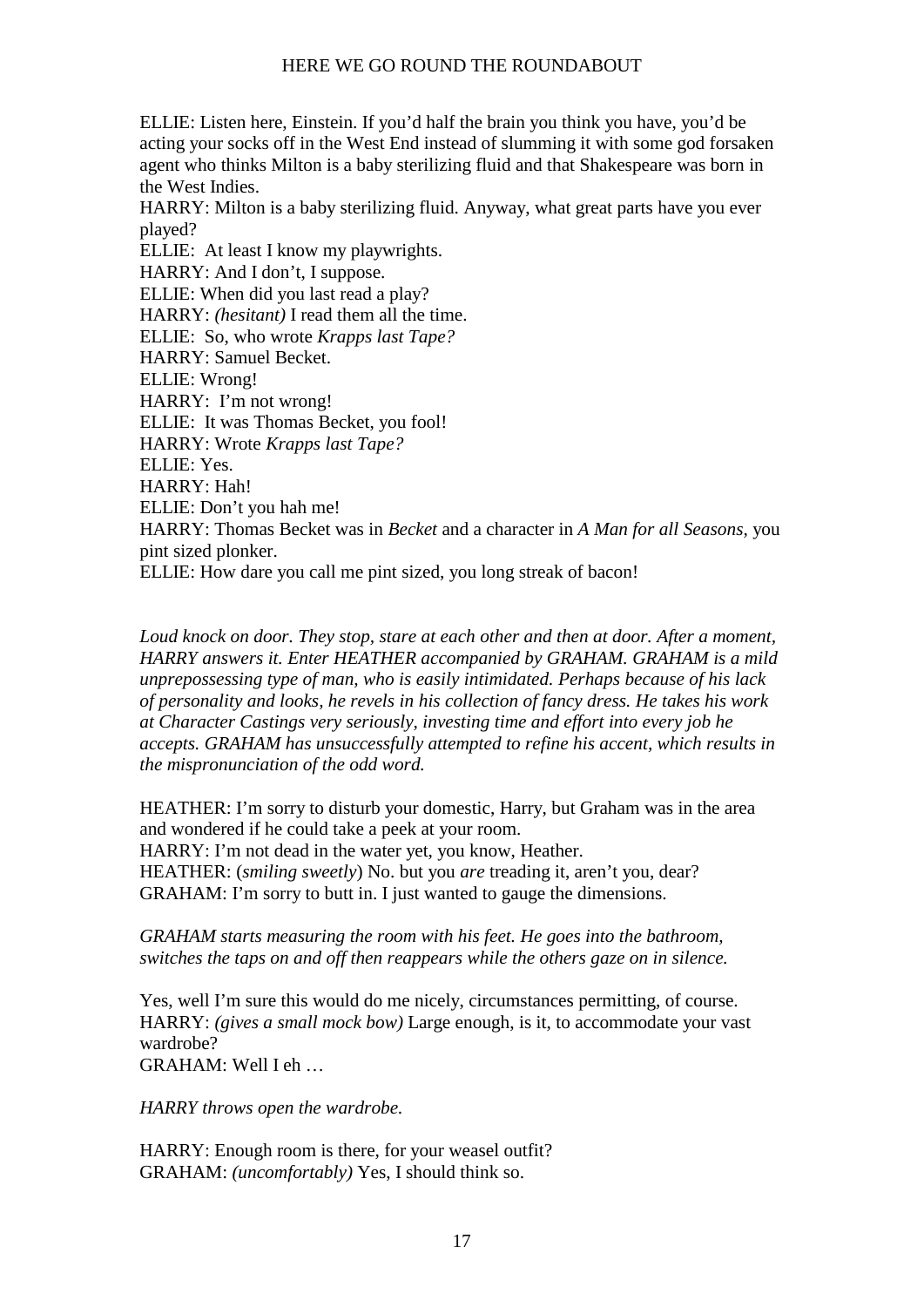HARRY: And I'm delighted to be able to tell you that there is no Death Watch Beetle in this wood. Is there Heather?

# *They all stare at him.*

A good solid piece of furniture! Right. That's settled then. *(Slams wardrobe door shut*) Now if you you'll excuse me, it's time for my cheese on toast. Incidentally, how was *your* Death Watch Beetle, Graham? GRAHAM: Awesome. HARRY: Awesome, was it? GRAHAM: Fantastic! HARRY: You must have had a beano – all that fungal decay.

# *GRAHAM laughs uncomfortably and HEATHER glowers at HARRY.*

HEATHER: Right, Graham. Well, if you've seen enough, we'll leave these two to battle it out. Bye Ellie.

# *ELLIE pushes HARRY forward.*

ELLIE: Harry wants to ask you something? Don't you Harry? HARRY: *(under his breath)* No, I don't! ELLIE: Yes, you do. That's what you told me. 'I must ask Heather something,' you said. HARRY: I didn't! HEATHER: All right then, what is it? HARRY: I eh … HEATHER: Cat got your tongue, Harry? HARRY: Not at all. I was just wanted you .... ELLIE: To meet Harry's aunt and uncle next Saturday. Isn't that right, *love*? HARRY: NO! ELLIE: For tea. You said. HARRY: Nothing of the sort! Heather would be bored witless. ELLIE: Oh no, she wouldn't. Heather would love your Uncle Alban. He's a… he's a … HARRY: Retired bank manager - A very boring retired bank manager. HEATHER: *(showing sudden interest)* No! No! I'm sure, not boring at all. HARRY: Extremely boring. And he gets very tired. The two of them like nothing more than to sit and… and …eh HEATHER: Read? GRAHAM: Rot? ELLIE: Read and rot? HARRY: Rot! That's it! Dry rot! Their house is full of dry rot. In fact just before Ellie came in, Uncle Alban rang me to say that they'd probably have to cancel Saturday because the pest control people are coming. ELLIE: It's the weekend. They have weekends off, surely. HARRY: *(between clenched teeth)* Twenty four hours a day call up, seven days a week, two hours response. All right? HEATHER: What a shame! I could really do with a bit of advice from a retired bank manager. You never hear of them these days, do you? These days, everything is